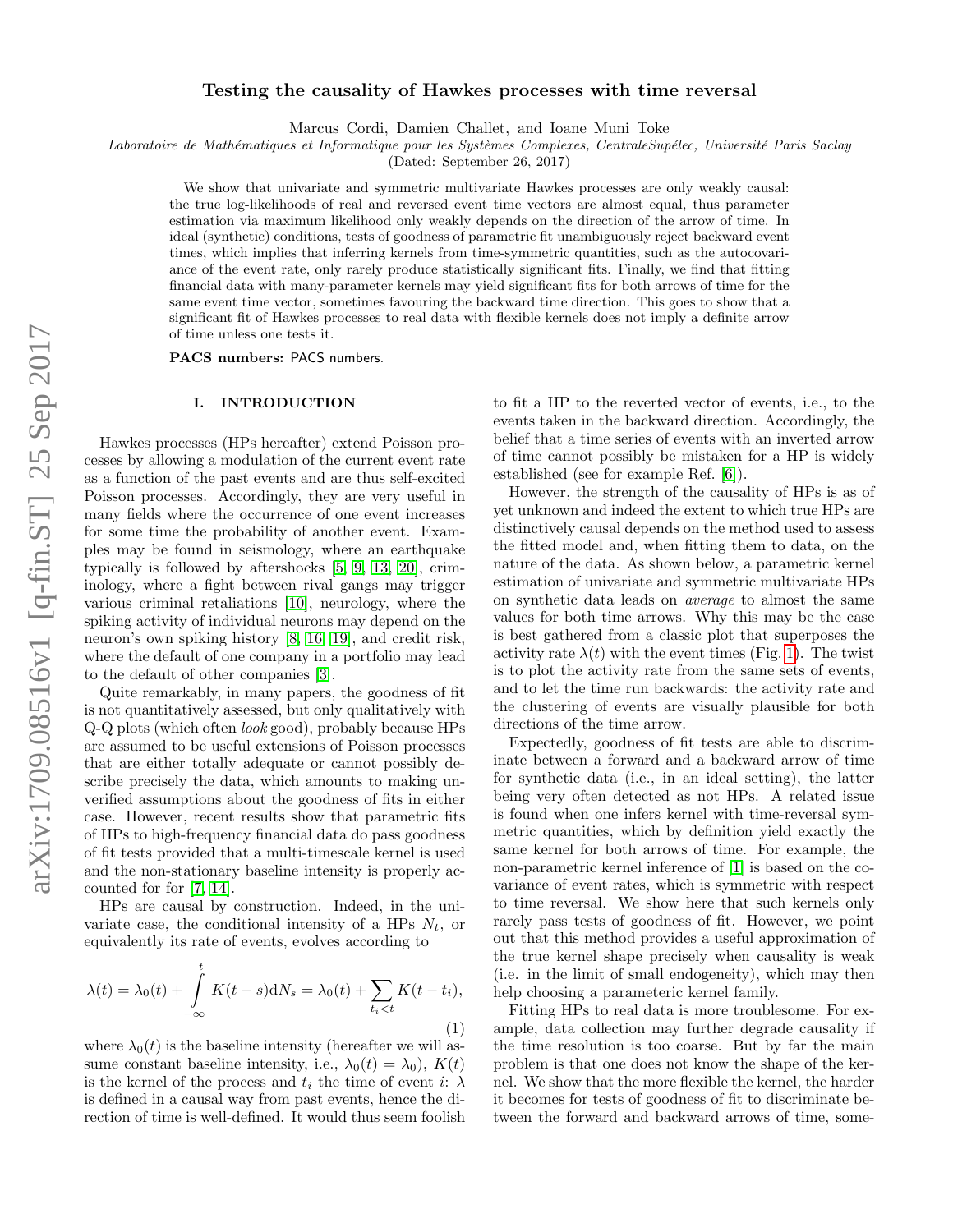<span id="page-1-0"></span>

Figure 1: Intensity as a function of time of a HP with an exponential kernel  $K(t) = \alpha e^{-\beta t}$  and  $\lambda_0 = 0.3$ ,  $\alpha = 0.8$  and  $\beta = 1.2$  for the true (top) and the time-reversed sequence of events (bottom). The red points indicate events.

times yielding statistically significant fits for both time directions of the same set of events. In financial data, fits usually (and reassuringly) favour the forward arrow of time. However, there are cases when the backward arrow of time yields better fits than the forward one, at odds with the reality of financial markets, which shows that a significant fit of a weakly causal HP does not necessarily correspond to physical causality. By extension, inferring from a fit that a system is causal because of the success of a fit of a weakly causal HP should be avoided.

### II. UNIVARIATE PROCESSES

We performed extensive numerical simulations by generating HPs with a single exponential kernel

$$
K(t) = \alpha e^{-\beta t} \tag{2}
$$

and constant baseline intensity for a variety of parameters with the Ogata thinning method [\[12\]](#page-9-13); results for a power-law kernel are reported in Appendix [A](#page-9-14) and are similar to those obtained with a single exponential.

The data points are grouped according to the endogeneity of the process, defined as

$$
n = \int_{0}^{\infty} K(s) \, \mathrm{d}s. \tag{3}
$$

The endogeneity (or reflexivity as it might be referred to in the field of finance [\[18\]](#page-9-15)) quantifies the level of the relative self-excitement of the process [\[4\]](#page-9-16). In order for the process to be stationary the endogeneity must satisfy  $n < 1$ . In the specific case of a HP with an exponential kernel, the endogeneity is given by  $n = \frac{\alpha}{\beta}$ .

Since the expected number of events of a stationary simple point process is given by

<span id="page-1-1"></span>
$$
E\left[N_t\right] = \mu t,\tag{4}
$$

where  $\mu = E[\lambda(t)] = \frac{\lambda_0}{1-n}$  for HPs, we have adjusted the time horizon  $T$  so that all the simulations have the same expected number of events in order to allow a proper comparison between all the results obtained with different values of n.

In order to avoid calibration issues, we first of all remove ("burn") the non-stationary part of all simulations. The time of stationarity  $t_0$  is defined as the first time the instantaneous intensity is greater or equal to the average (expected) intensity, i.e.,

$$
t_0 = \inf\{t \in \{t_i\}_{i=1,\dots,n} : \lambda(t) \ge \mu\}.
$$
 (5)

The process is then shifted:  $t'_{i} = t_{i} - t_{0}, t_{i} > t_{0}$  and  $T' =$  $T - t_0$ . This requires us to modify the usual likelihood estimation, as explained below. We shall henceforth drop the prime symbols for the sake of readability.

The vector of event times obtained from the simulations (or data) correspond by definition to the forward arrow of time and will be denoted henceforth by  $\{t_i^{(f)}\}_{i=1,\ldots,n}$ . The events in the backward arrow of time simply correspond to taking the last event of the forward time arrow as the first one in the backward arrow of time, the second last event as the second one and so on; mathematically,  $t_i^{(b)} = T - t_{n+1-i}^{(f)}$ .

We compare the adequacy of HPs to both forward and backward event time series with three methods: the likelihood function calculated with the true parameters, Maximum Likelihood Estimation (MLE hereafter) and goodness of fit.

### A. Log-likelihood

The idea here is to compare the true log-likelihood, i.e., computed with the true kernel, of simulations of HPs for the real (forward) and reversed (backward) event time vectors. The log-likelihood of a univariate point process  $N_t$  with intensity  $\lambda(t)$  is written as

$$
\ln \mathcal{L}\left(\left(N_t\right)_{t\in[0,T]}\right) = -\int\limits_0^T \lambda(s) \mathrm{d}s + \int\limits_0^T \ln \lambda(s) \mathrm{d}N_s. \quad (6)
$$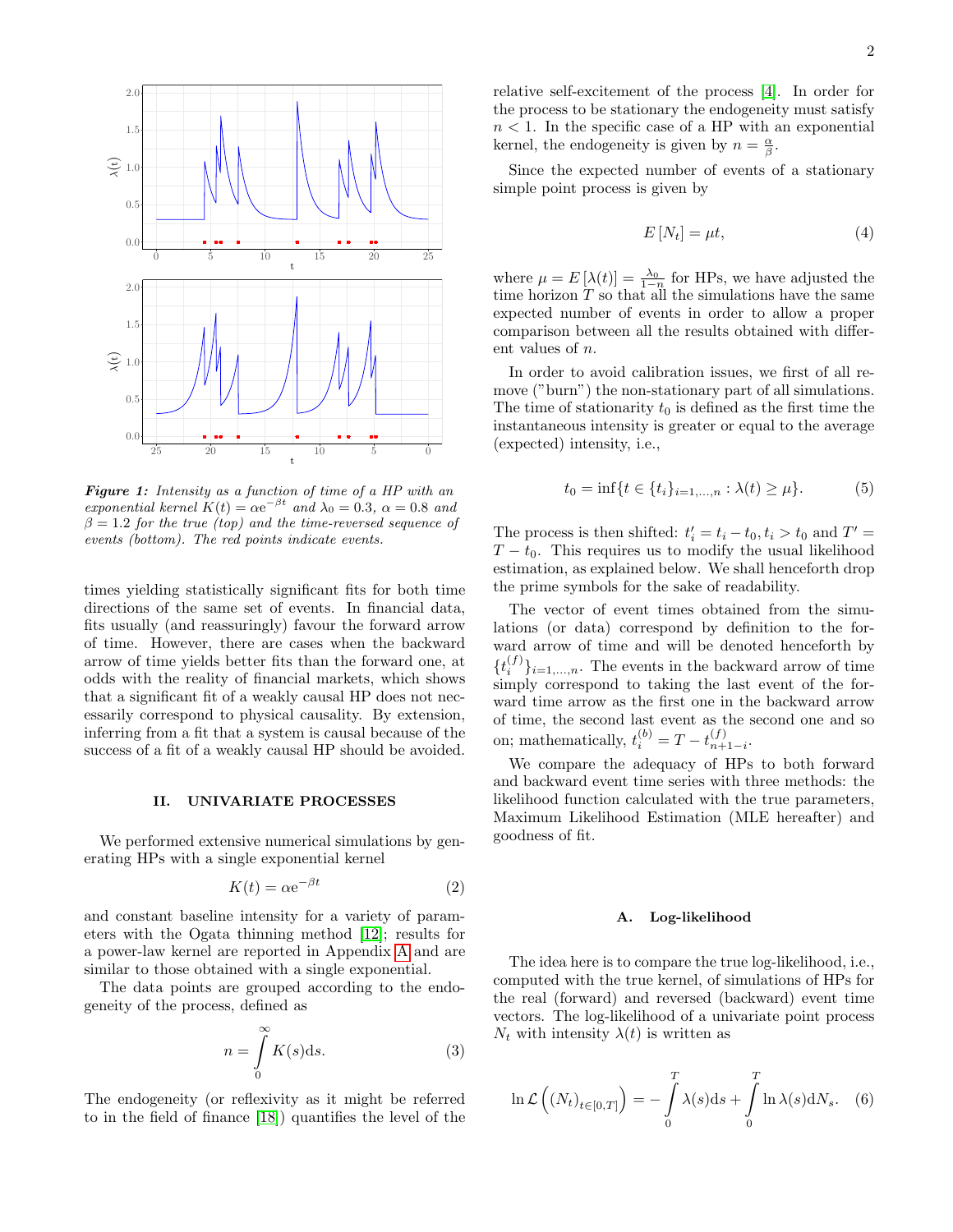<span id="page-2-0"></span>

Figure 2: Relative difference of the log-likelihood between forward and backward time arrows for a HP with an exponential kernel. All possible permutations of  $\lambda_0 = \{0.001, 0.0025, 0.0050, 0.0075, 0.0100\}$  and  $\alpha = \{0.010, 0.025, 0.050, 0.075, 0.100\}$ , with  $\beta$  chosen according to the desired endogeneity n, are considered. The data points are grouped according to their endogeneity and averaged over 100 runs for each parameter permutation. The expected number of events is set to  $10^6$ .

In the case of a HP with an exponential kernel and a constant baseline intensity, the log-likelihood is

$$
\ln \mathcal{L}\left(\left\{t_i\right\}_{i=1,\dots,n}\right) = -\lambda_0 T - \sum_{i=1}^n \frac{\alpha}{\beta} \left(1 - e^{-\beta(T-t_i)}\right) + \sum_{i=1}^n \ln \left[\lambda_0 + \sum_{k=1}^{i-1} \alpha e^{-\beta(t_i - t_k)}\right].
$$
\n(7)

This expression, however, takes into account the initial non-stationary part of the process. A fair comparison between the forward and backward processes requires the removal of the non-stationary part of the process, which leads to small modifications of the above mathematical expression.

The general idea behind the modification is that if the simulation has already reached a stationary state, then the (constant) baseline intensity  $\lambda_0$  should be replaced by a time-dependent baseline intensity  $\lambda'_0(t)$ , which is given by

$$
\lambda'_0(t) = \lambda_0 + \left(\frac{\lambda_0}{1 - n} - \lambda_0\right) \frac{K(t)}{K(0)}.
$$
 (8)

A similar procedure is developed in [\[17\]](#page-9-17). In the case of

<span id="page-2-1"></span>

Figure 3: Difference of the log-likelihood scaled by T between forward and backward time arrows for a HP with an exponential kernel for

 $\lambda_0 = \{0.001, 0.0025, 0.0050, 0.0075, 0.0100\}$  and  $\alpha = \{0.010, 0.025, 0.050, 0.075, 0.100\}$ , while  $\beta$  is adjusted to match the desired n. The data points are grouped according to their endogeneity and averaged over 100 runs for each parameter permutation. The expected number of events is set  $\overline{t}$  to  $10^6$ .

the exponential kernel we obtain

$$
\ln \mathcal{L}\left(\left\{t_i\right\}_{i=1,\dots,n}\right) = -\lambda_0 T - \left(\frac{\lambda_0}{1 - \frac{\alpha}{\beta}} - \lambda_0\right) \frac{1 - e^{-\beta T}}{\beta}
$$

$$
-\sum_{i=1}^n \frac{\alpha}{\beta} \left(1 - e^{-\beta (T - t_i)}\right)
$$

$$
+\sum_{i=1}^n \ln \left[\lambda_0 + \left(\frac{\lambda_0}{1 - \frac{\alpha}{\beta}} - \lambda_0\right) e^{-\beta t_i} + \sum_{k=1}^{i-1} \alpha e^{-\beta (t_i - t_k)}\right].
$$
(9)

In order to assess the performance of this correction we content ourselves with comparing the average difference between the MLE estimates and the true values (see Table [I\)](#page-3-0), and see that the modified log-likelihood does indeed generally perform slightly better than the standard log-likelihood on truncated HPs.

Figure [2](#page-2-0) displays the average relative difference of the log-likelihood calculated with the true parameters for both time arrows. It turns out that it is surprisingly small, typically 0.2% on average for a very large number of events, except for near-critical  $(n \approx 1)$  processes. Here we see that, as one would expect, the likelihood of the forward event time series is consistently larger than that of the backward event time series.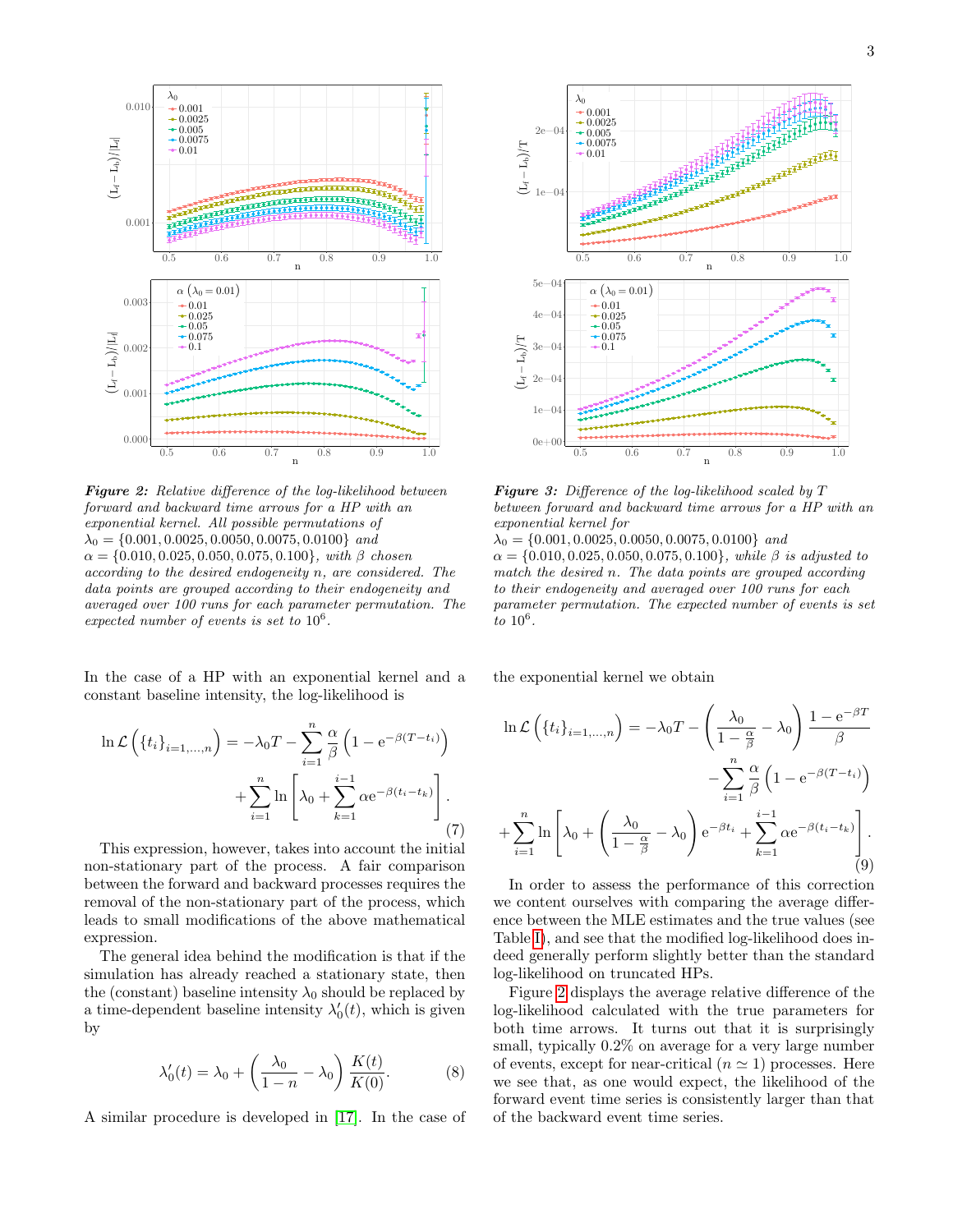<span id="page-3-0"></span>Table I: Average difference between the true parameter values and the estimations obtained via MLE for the forward (top) and backward process (bottom)) with the standard log-likelihood function (SLL) and the modified log-likelihood function (MLL) for a truncated HP (the same parameter choice as used in Figs. [2,](#page-2-0) [3](#page-2-1) and [4,](#page-4-0) except the variable number of expected events).

| Forward                                             | $\alpha^{(f)}$ | R(f) |
|-----------------------------------------------------|----------------|------|
| SLL. $E[N_T] = 10^4  9.901\%  2.496\%  2.751\% $    |                |      |
| MLL $E[N_T] = 10^4   5.497\%   2.294\%   2.192\%  $ |                |      |
| SLL $E[N_T] = 10^5  1.205\% 0.692\% 0.687\% $       |                |      |
| MLL $E[N_T] = 10^5  1.056\% 0.661\% 0.656\% $       |                |      |
| SLL $E[N_T] = 10^6  0.332\% 0.220\% 0.217\% $       |                |      |
| MLL $E[N_T] = 10^6  0.328\% 0.213\% 0.210\% $       |                |      |

| Backward                                            |                           | $\alpha^{(b)}$ | $\beta^{(b)}$ |
|-----------------------------------------------------|---------------------------|----------------|---------------|
| SLL $E[N_T] = 10^4  10.476\% 2.674\% 2.886\% $      |                           |                |               |
| MLL $E[N_T] = 10^4   6.100\%   2.450\%   2.461\%$   |                           |                |               |
| SLL $E[N_T] = 10^5   1.637\%   0.849\%   1.020\%  $ |                           |                |               |
| MLL $E[N_T] = 10^5   1.496\%   0.817\%   0.988\%$   |                           |                |               |
| SLL $E[N_T] = 10^6$                                 | $1.088\%$ 0.552\% 0.797\% |                |               |
| MLL $E[N_T] = 10^6   1.083\%   0.544\%   0.790\%  $ |                           |                |               |

On average a lower baseline intensity  $\lambda_0$  implies a larger difference in the log-likelihood, as one might expect since the Poissonian properties of the process are less prominent. Similarly, a larger  $\alpha$  also implies a larger difference because each event carries with it a larger impact on the intensity. The difference of the forward and backward log-likelihood scaled by T has a similar be-haviour (see Fig. [3\)](#page-2-1).

We have checked the fraction of the simulations for which the true likelihood of the backward process is larger than that of the forward process. Expectedly, since we compute the likelihood with the true kernel, we found  $8 \cdot 10^{-6}$ , which is to say none. One should however keep in mind that when dealing with empirical data, one faces three additional problems that may change this rosy outcome, as indeed the above situation is an ideal case. First, one does not know the true kernel shape nor its parameters. Second, the number of events in the above simulations is much larger than those of the typical dataset. Third, the question of how to deal with a non-constant baseline intensity is fundamental, but still under active investigation; the issue here is to properly discriminate between exogenous and endogenous events, i.e., to attribute time variations of the intensity to the kernel or to the baseline intensity.

### B. Parameter estimation

The small difference found in the log-likelihood suggests that the estimation of the parameters based on maximum likelihood leads to fairly similar parameter values. We thus perform MLE on synthetic data; we impose that  $\alpha < \beta$  in order to fulfil the requirement for a stationary process, both for the original and the time-reversed sequence of events. The few non-convergent estimations were excluded from the analysis. Since we choose as ini-

tial points the true parameter values, the optimisation is typically not required to be bound constrained and an algorithm by Nelder and Mead [\[11\]](#page-9-18) is used. When working with real-world data as in Section [III,](#page-6-0) however, there is a need for a bound constrained optimisation and the L-BFGS-B algorithm [\[2\]](#page-9-19) is used.

Unsurprisingly, Fig. [4](#page-4-0) reveals that the estimated parameters only weakly depend on the direction of the time arrow of the event time series. One notes that the baseline intensity is somewhat overestimated for the timereversed process. One interpretation is that since causality is lost, the fitting process must attribute more events to the Poisson process.

Similarly, the estimates of  $\alpha$ , in conjunction with the estimates of  $\beta$ , for the backward process are overestimated. This also suggests that for the backward process too much importance is given to the short term effect or impact of the previous events, and that the memory extends less into the history of the process. It is worth noting that since the estimations of  $\alpha$  and  $\beta$  are similarly overestimated, the resulting estimates of the endogeneity n is relatively close to the true value. Finally, closer to criticality there is an apparent tendency of the estimates for both arrows of time to converge.

It is also worth mentioning here that if we compare the forward and backward likelihood calculated with the MLE parameters for medium-size data sets (around 10<sup>4</sup> events) we see that in 1.3% of the cases that the backward likelihood actually is larger, and for even smaller data sets (around 500 events) it is 16%. In practice, available data sets are typically quite small, and therefore the loglikelihood is not a guaranteed way to distinguish between the two arrows of time.

#### C. Goodness of fit test

For a given kernel K, baseline intensity  $\lambda_0$  and a time series  $\{t_i\}_{i=1,...,n}$  one defines the compensators

<span id="page-3-1"></span>
$$
\Lambda(t_{i-1}, t_i) = \int_{t_{i-1}}^{t_i} \lambda(s) \, \mathrm{d}s = \int_{t_{i-1}}^{t_i} (\lambda_0 + \sum_{t_k < s} K(s - t_k)) \, \mathrm{d}s \tag{10}
$$

which are exponentially distributed with an average rate of 1 if the data comes from a HP [\[15\]](#page-9-20). Thus we choose here the Kolmogorov-Smirnov test (KS test hereafter) to test the equality between the distribution of the compensators and the exponential distribution. The same test was used to find statistically valid fits of HP to high frequency data both in the foreign exchange market [\[7\]](#page-9-9) and in the equity market [\[14\]](#page-9-10).

Let us start with parametric estimation. We first test if the estimated kernel corresponds to the true one, i.e., the kernel obtained with the a priori known true parameter values  $(\mu^*, \alpha^* \text{ and } \beta^*)$ . Figure [5](#page-4-1) displays the histogram of the p-values corresponding to this hypothesis. As expected for the forward case (upper plot), a uniform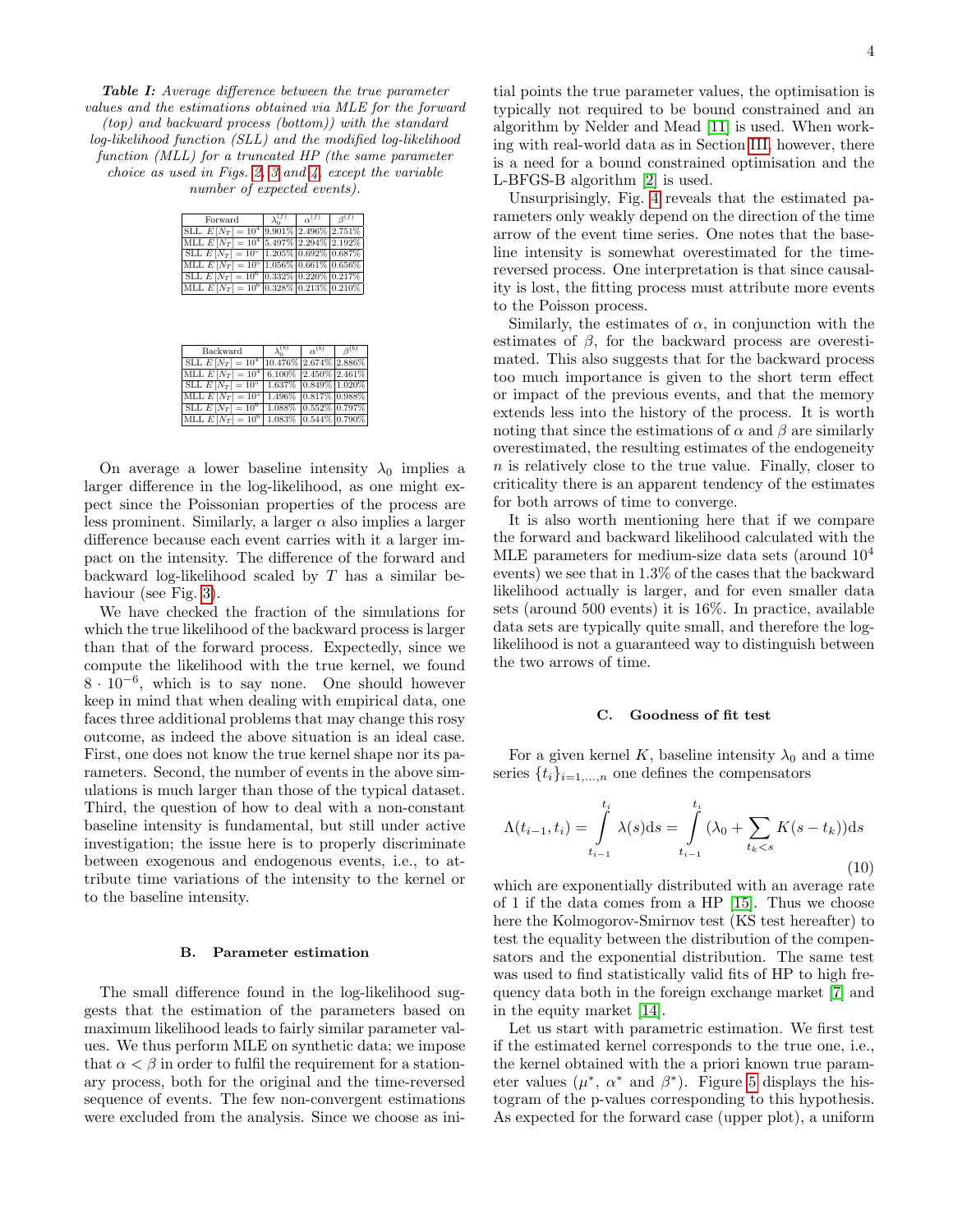<span id="page-4-0"></span>

**Figure 4:** Relative difference in the estimation of  $\lambda_0$ ,  $\alpha$ ,  $\beta$ and n in the MLE of the exponential HP for the forward (blue) and the backward process (red). All possible permutations of  $\lambda_0 = \{0.001, 0.0025, 0.0050, 0.0075, 0.0100\}$ and  $\alpha = \{0.010, 0.025, 0.050, 0.075, 0.100\}$ , with  $\beta$  chosen according to the desired endogeneity n, are considered. The data points are grouped according to their endogeneity and averaged over 100 runs for each parameter permutation. The expected number of events is set to  $10^6$ .

<span id="page-4-1"></span>

**Figure 5:** Histogram of the p-values from the KS-test obtained for the forward (upper) and backward (lower) exponential HP with the true parameter values. The parameters used for the simulations are fixed to  $\lambda_0 = 0.001$ and  $\alpha = 0.01$ , with  $\beta$  chosen to the desired endogeneity  $n = \{0.50, 0.75, 0.90, 0.95, 0.99\}$ . The data is collected over 100 runs for each parameter permutation and the expected number of events is set to  $10^6$ .

distribution is obtained since the null hypothesis holds. In the backward case, most fits are rejected. In a real-life situation, however, one does not know the true kernel. In this case, as shown by Fig. [6](#page-5-0) where the parameters obtained via MLE are used  $(\hat{\mu}_{ML}, \hat{\alpha}_{ML})$  and  $\hat{\beta}_{ML}$ , the test accepts more samples as being HPs processes, for both arrows of time. This is due to the additional freedom one has to find slightly over-fitting parameters.

Thus, we see that the KS-test performs satisfactorily in the sense that it is clearly able to distinguish between the forward and backward process both for the MLE parameters (where in a sense the MLE "overfits" the parameters to the underlying data) and the true parameters. This emphasizes the need to assess the goodness of fits when fitting HPs to data.

The fact that the KS test is able to discriminate between the two arrows of time has a clear implication for the non-parametric kernel estimation method introduced by [\[1\]](#page-9-12): since it is based on the auto-covariance of the event rate, which is time-symmetric by definition, this methods yields the same kernel for both directions of time. As a consequence, in view of the power of the KS test in that respect, it is understandable that this method does not yield kernels that may be deemed statistically significant, as shown by Fig. [7,](#page-5-1) where the parameters used ( $\hat{\mu}_{\rm NP}$ ,  $\hat{\alpha}_{\rm NP}$  and  $\hat{\beta}_{\rm NP}$ ) are estimated from the non-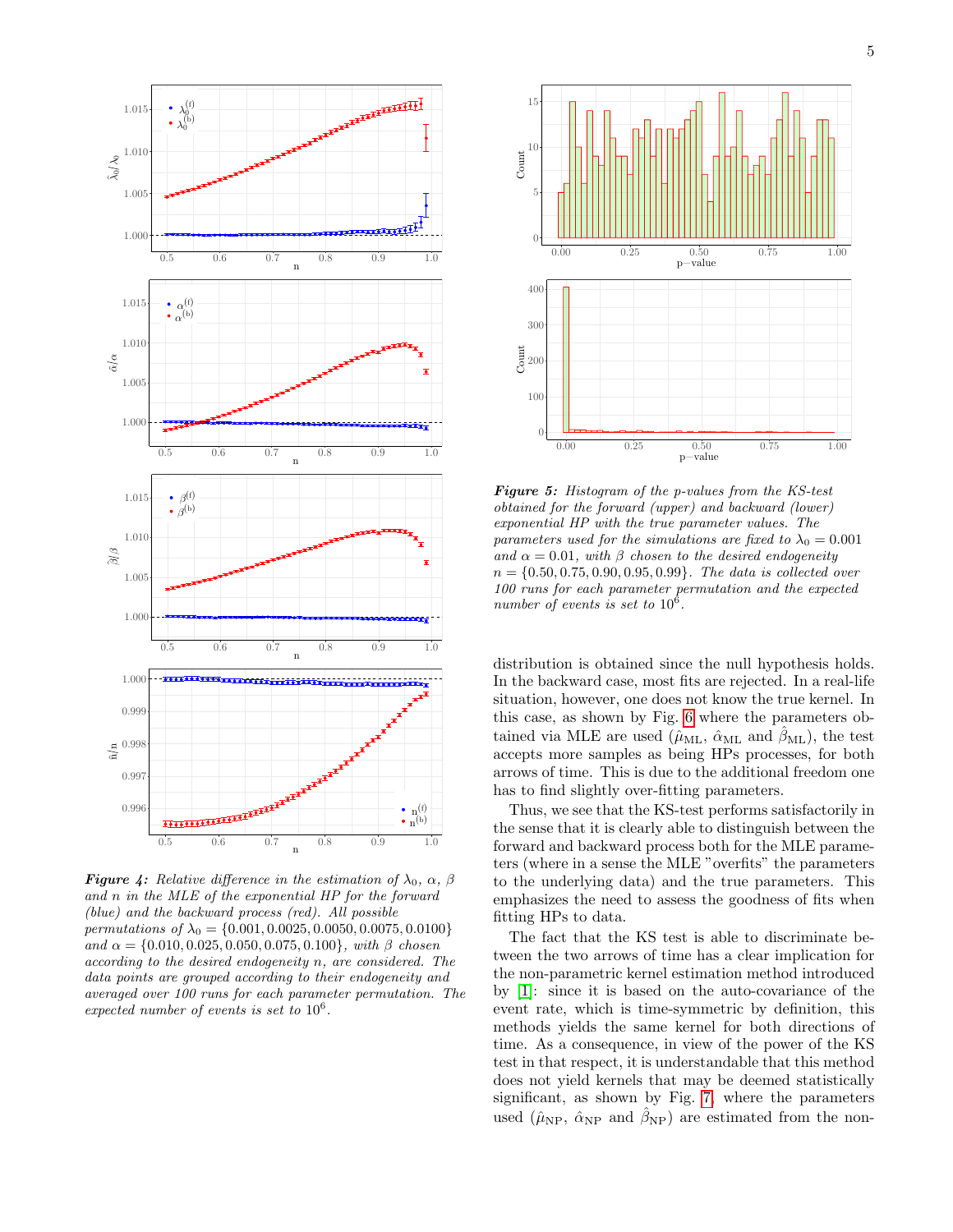<span id="page-5-0"></span>

**Figure 6:** Histogram of the p-values from the KS-test obtained for the forward (upper) and backward (lower) exponential HP with the MLE parameter values. The parameters are fixed to  $\lambda_0 = 0.001$  and  $\alpha = 0.01$ , with  $\beta$ chosen to the desired endogeneity  $n = \{0.50, 0.75, 0.90, 0.95, 0.99\}$ . 100 runs for each parameter combination; expected number of events set to  $10^6$ .

parametrically obtained kernels by linear interpolation. More specifically, by taking the logarithm of the nonnegative kernel estimate, estimates of  $\hat{\alpha}_{NP}$  and  $\hat{\beta}_{NP}$  are obtained by linear regression, and by Eq. [4](#page-1-1) we may obtain an estimate of  $\hat{\mu}_{NP}$ . It is worth noting here that this method, which is quite crude, produces a considerable amount of invalid results for the higher endogeneities (hence the smaller sample in Fig. [7\)](#page-5-1).

We stress nevertheless that the non-parametric method is an invaluable tool to assess the global shape of HPs in a preliminary exploration, and to choose a suitable parametric family which itself may pass goodness of fit tests.

## D. Multivariate processes

The above findings generalize to multivariate HPs, in which several univariate HPs may also mutually excite each other. More precisely, an M-dimensional (M components) HP is defined as

$$
\boldsymbol{\lambda}(t) = \boldsymbol{\lambda_0} + \int_{0}^{t} \boldsymbol{G}(t-s) \, \mathrm{d}N_s \tag{11}
$$

<span id="page-5-1"></span>

**Figure 7:** Histogram of the p-values from the KS-test obtained for the forward (upper) and backward (lower) exponential HP with parameters extracted from the non-parametrically estimated kernels. The parameters are fixed to  $\lambda_0 = 0.001$  and  $\alpha = 0.01$ , with  $\beta$  chosen to the desired endogeneity  $n = \{0.50, 0.75, 0.90, 0.95, 0.99\}$ . 100 runs for each parameter combination; expected number of events set to  $10^6$ .

where the (exponential) kernel is given by

$$
G(t) = \left(\alpha^{mn} e^{-\beta^{mn}(t-s)}\right)_{m,n=1,\ldots,M}.
$$
 (12)

The intensity may thus be written as (with a constant baseline intensity)

$$
\lambda^{m}(t) = \lambda_{0}^{m} + \sum_{n=1}^{M} \sum_{t_{i}^{n} < t} \alpha^{mn} e^{-\beta^{mn}(t - t_{i}^{n})}.
$$
 (13)

The expected number of events is

$$
E\left[\mathbf{N}(t)\right] = \boldsymbol{\mu}t,\tag{14}
$$

where

$$
\mu = \left(I - \int_{0}^{\infty} G(u) \mathrm{d}u\right)^{-1} \lambda_0.
$$
 (15)

Here we define  $N_t = \sum_{i=1}^{M}$  $\sum_{m=1} N_t^m$ .

For the multidimensional HP, denoting  $\{t_i\}_{i=1,\ldots,N}$ the ordered pool of all events  $\{\{t_i^m\}_{m=1,\dots,M}\}$ , the loglikelihood can be computed as the sum of the likelihood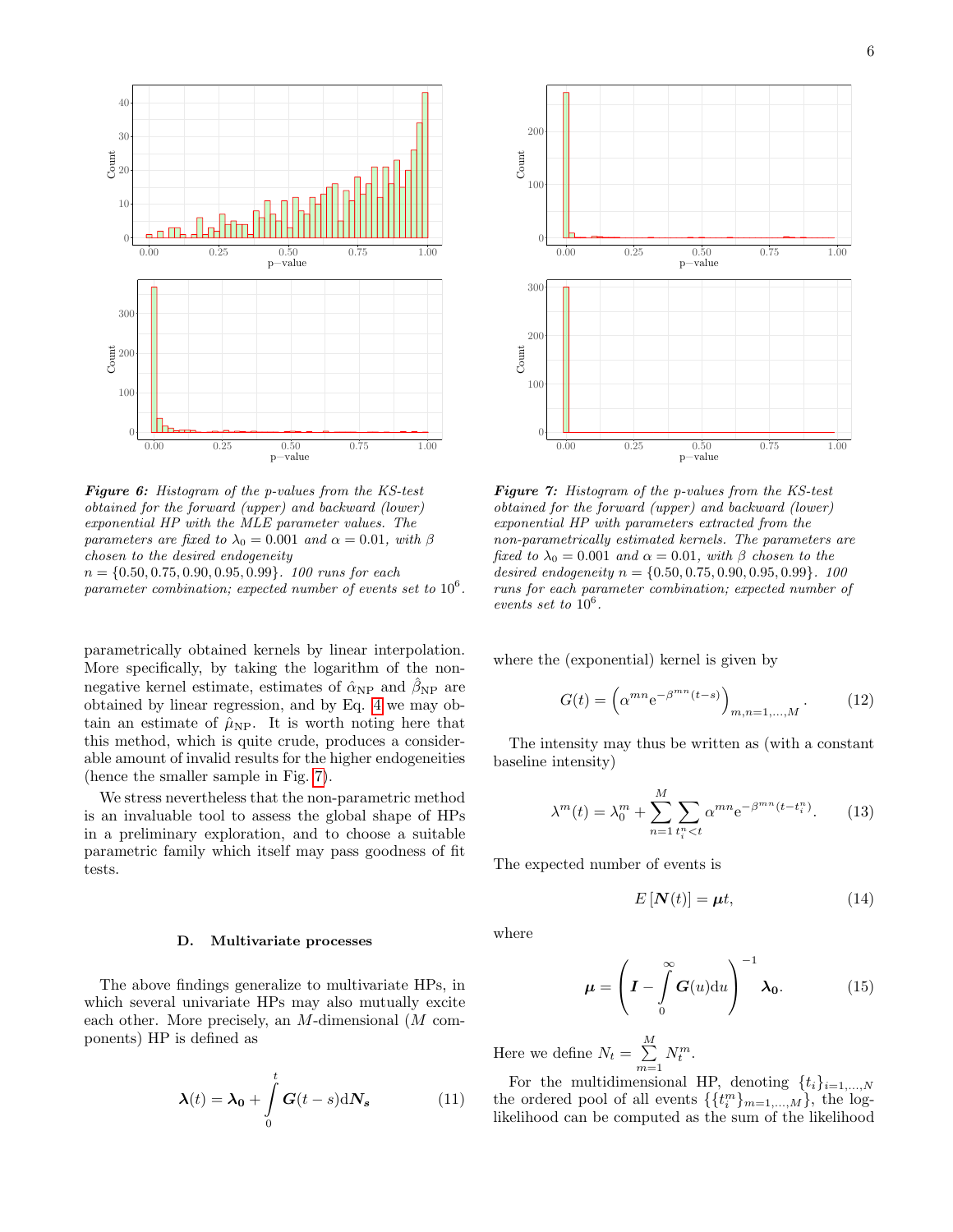of each coordinate, namely

$$
\ln \mathcal{L}(\{t_i\}_{i=1,...,N}) = \sum_{m=1}^{M} \ln \mathcal{L}^m(\{t_i\}), \qquad (16)
$$

where

<span id="page-6-1"></span>
$$
\ln \mathcal{L}^m\left(\{t_i\}\right) = -\int\limits_0^T \lambda^m(s) \mathrm{d}s + \int\limits_0^T \ln \lambda^m(s) \mathrm{d}N_s^m. \quad (17)
$$

Equation [\(17\)](#page-6-1) may be written as

$$
\ln \mathcal{L}^m\left(\lbrace t_i \rbrace\right) = -\lambda_0^m T - \sum_{n=1}^M \sum_{t_i^n} \frac{\alpha^{mn}}{\beta^{mn}} \left(1 - e^{-\beta^{mn}(T - t_i^n)}\right) + \sum_{t_i^m} \ln \left[ \lambda_0^m + \sum_{n=1}^M \sum_{t_k^n < t_i^m} \alpha^{mn} e^{-\beta^{mn}(t_i - t_k^n)} \right].
$$
\n(18)

If we, as in the one-dimensional case, remove the nonstationary part of the process, we obtain

$$
\ln \mathcal{L}^m (\lbrace t_i \rbrace) = -\lambda_0^m T + \frac{\mu^m - \lambda_0^m}{\sum\limits_{n=1}^M \alpha^{mn}} \sum\limits_{n=1}^M \frac{\alpha^{mn}}{\beta^{mn}} \left( e^{-\beta^{mn}T} - 1 \right)
$$

$$
- \sum\limits_{n=1}^M \sum\limits_{t_i^n} \frac{\alpha^{mn}}{\beta^{mn}} \left( 1 - e^{-\beta^{mn}(T-t_i)} \right)
$$

$$
+ \sum\limits_{t_i^m} \ln \left[ \lambda_0^m + (\mu^m - \lambda_0^m) \frac{\sum\limits_{n=1}^M \alpha^{mn} e^{-\beta^{mn}t_i}}{\sum\limits_{n=1}^M \alpha^{mn}}
$$

$$
+ \sum\limits_{n=1}^M \sum\limits_{t_k^n < t_i} \alpha^{mn} e^{-\beta^{mn}(t_i - t_k^n)} \right], \tag{19}
$$

Analogously to the univariate case, we can find an appropriate limit to the non-stationary period by considering

$$
t_b = \inf \left\{ t \in \{t_i\}_{i=1,...,N} : \sum_{m=1}^{M} \lambda^m(t) \ge \sum_{m=1}^{M} \mu^m \right\}.
$$
\n(20)

The process is then shifted  $t_i^{m'} = t_i^m - t_b, t_i^m > t_b$  and  $T' = T - t_b.$ 

A sufficient condition for stationarity is

$$
\rho(\Gamma) = \max_{a \in S(\Gamma)} |a| < 1,\tag{21}
$$

where  $S(\Gamma)$  denotes the set of all eigenvalues of  $\Gamma$  and

$$
\Gamma = \int_{0}^{\infty} G(u) \mathrm{d}u = \left(\frac{\alpha^{mn}}{\beta^{mn}}\right)_{m,n=1...,M}
$$
 (22)

Here we focus on symmetric multivariate HPs, where the mutual excitation matrix can be written as

$$
\boldsymbol{\alpha} = \left(\begin{array}{cc} \alpha_0 & \alpha_m \\ \alpha_m & \alpha_0 \end{array}\right),
$$

For the sake of simplicity, we fix the baseline intensities and timescales to the same values for both components of the process, i.e.,  $\lambda_0 = (\lambda_0, \lambda_0)$  and  $\boldsymbol{\beta} = (\beta, \beta)$ .

In the symmetric case  $\rho(\Gamma) = \frac{\alpha_0 + \alpha_m}{\beta}$ . For the presentation of the results in the multivariate setting, the largest eigenvalue  $\rho(\Gamma)$  was chosen as the control parameter instead of the endogeneity  $n$  since it is directly linked to the expected total number of events in the process (i.e., summed over all components).

Figures [8,](#page-7-0) [9,](#page-7-1) and [10](#page-8-0) show that the results for symmetric multidimensional HP are in many ways analogous to those of the univariate HP, i.e., the log-likelihood plots display a similar behaviour and the parametric estimations do not deviate significantly from each other in the forward and backward case. Our remarks regarding the non-parametric method of [\[1\]](#page-9-12), which is only valid for symmetric HPs, still hold.

The above findings are however not true for asymmetric multivariate HPs, in which changing the direction of time leads to clearly different log-likelihoods and parameters (see Appendix [C\)](#page-10-0), hence significantly increases the effective causality of such processes.

# <span id="page-6-0"></span>III. APPLICATION TO DATA

Since the difference between forward and backward estimates is related to the endogeneity of the process, it is worth discussing some typical values found empirically. As an example of an application of the HP, we studied some fits of the HP to price data of the Exchange-Traded Fund SPDR S&P 500 ETF. We follow largely the methods developed in [\[7\]](#page-9-9), and we focus on shorter time intervals where the authors find that the HP excel at fitting (one hour or less), i.e., time-intervals where we may assume that the baseline intensity is constant.

The data set encompasses price data over one day, 15-12-2015 from 9:30 to 16:00, and consists of approximately 950 000 data points. We tried the same fitting procedure for 23 other days and the results are consistent. We focus on bid prices and only consider changes in the bid price, which effectively reduces the dataset to only 33 000 data points. The coarse nature of the time has the interesting consequence that several bid price changes may occur during the same millisecond (the temporal resolution of the data). In order to address this issue, we assume that the order in which the price changes is correct and draw at random the times of the event within the same millisecond with a uniform distribution. One thus expects to lose some causality because of the coarse temporal resolution.

The fits are done with constant baseline intensity  $\lambda_0$ and a kernel defined as a sum of exponentials, i.e.,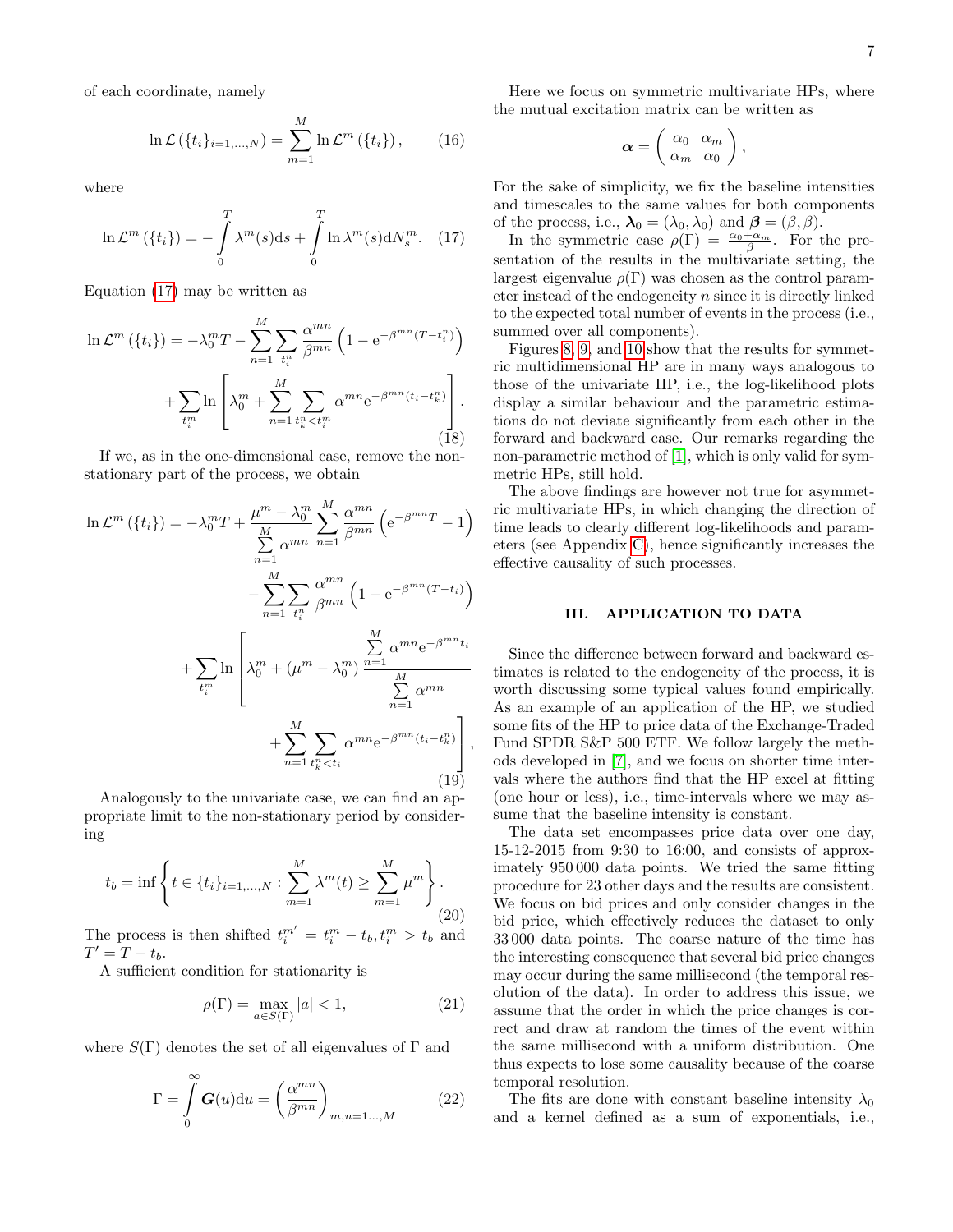<span id="page-7-0"></span>

**Figure 8:** Relative difference of the log-likelihood between forward and backward time arrows (top) and difference of the log-likelihood between forward and backward time arrows with regards to T (bottom) for a multidimensional HP with a symmetric excitation kernel. All possible permutations of  $\lambda_0 = \{0.0010, 0.0025, 0.005, 0.0075, 0.0100\}, \ \alpha_0 = \{0.049\},\$ with  $\alpha_m$  chosen according to the desired maximum eigenvalue  $\rho(\Gamma)$ , and  $\beta = 0.1$  are considered. The data points are grouped according to maximum eigenvalue and averaged over 100 runs for each parameter permutation. The expected total number of events is set to  $10^6$ .

 $K(t) = \sum_{i=1}^{P}$  $\sum_{j=1} \alpha_j e^{-\beta_j t}$ , where  $P = 1, 2, 3$ . This kind of ker-

nel offers a lot of flexibility in terms of fitting.  $P = 2$  has been found to be a suitable choice for shorter time scales. We compare the results for both the non-stationary and stationary assumption (see Appendix [B](#page-10-1) for details), with, of course, a particular emphasis on what happens when the process is reversed. Unlike the case with the synthetic data, the time horizon is not known in the empirical data. It is thus assumed that the last event in the calibrated data set is the time horizon.

The goodness of fits is not only assessed with KS test, but also with the Ljung-Box test (LB test), which checks if the compensators of HPs introduced in Eq. [\(10\)](#page-3-1) are not auto-correlated. We use the slight modification of the test introduced in [\[7\]](#page-9-9) in order to take into account the data cleaning procedure. The Aikaike Information Criterion (AIC) is also used to compare the merit of different kernels. The results for  $P = 1, 2, 3$  are presented in Table [II.](#page-8-1)

It is clear that assuming that the process is stationary, and using the slightly modified methods, does not significantly improve the fits, and does not merit much

<span id="page-7-1"></span>

Figure 9: Relative difference in the estimation of the various parameters in the MLE of the multidimensional HP with a symmetric excitation matrix for the forward (blue) and the backward process (red). All possible permutations of  $\lambda_0 = \{0.0010, 0.0025, 0.005, 0.0075, 0.0100\}, \ \alpha_0 = \{0.049\},\$ with  $\alpha_m$  chosen according to the desired maximum eigenvalue  $\rho(\Gamma)$ , and  $\beta = 0.1$  are considered. The data points are grouped according to maximum eigenvalue and averaged over 100 runs for each parameter permutation. The expected total number of events is set to  $10^6$ .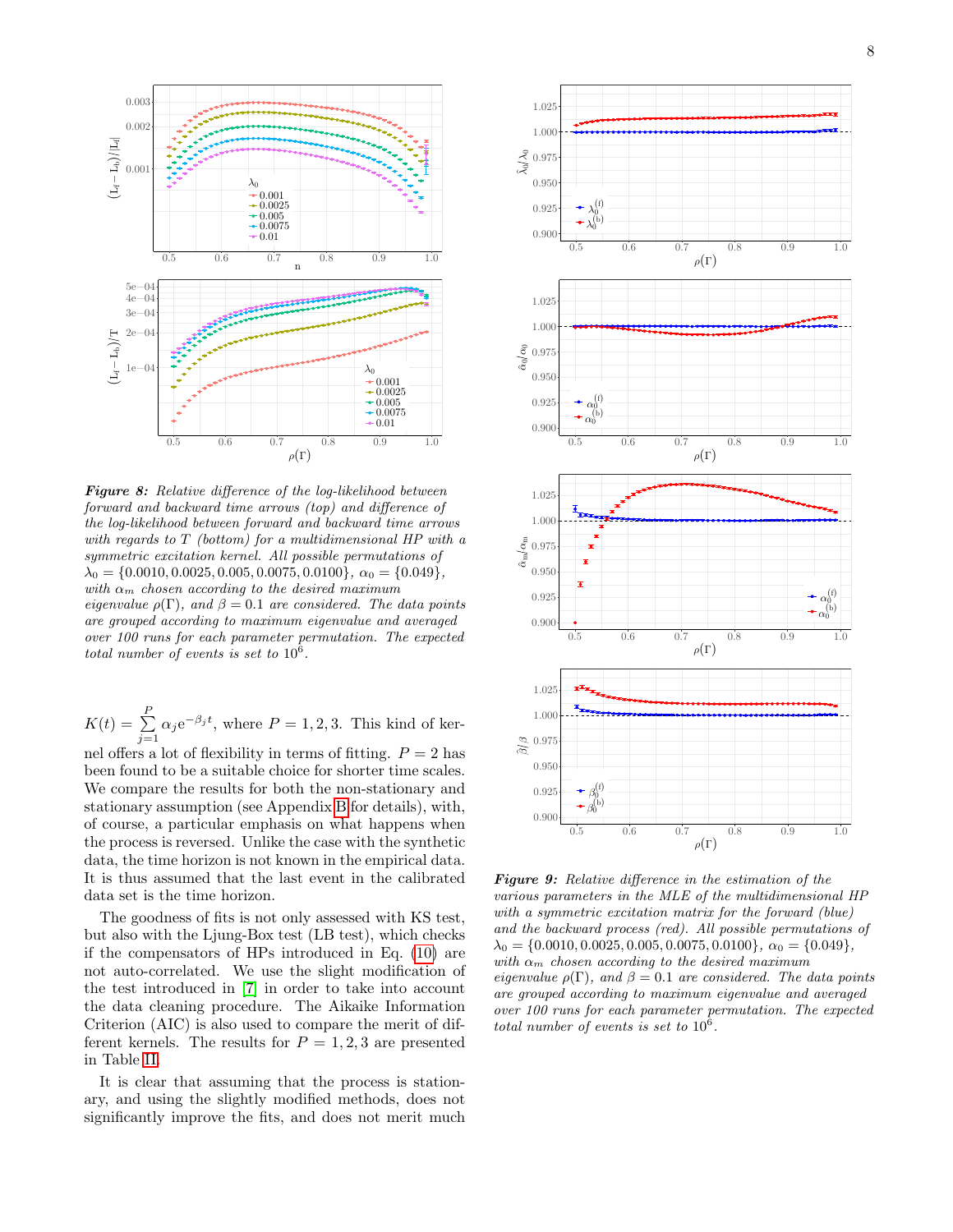<span id="page-8-0"></span>

**Figure 10:** (Continued) Relative difference in the estimation of the various parameters in the MLE of the multidimensional HP with a symmetric excitation matrix for the forward (blue) and the backward process (red). All possible permutations of

 $\lambda_0 = \{0.0010, 0.0025, 0.005, 0.0075, 0.0100\}, \ \alpha_0 = \{0.049\},\$ with  $\alpha_m$  chosen according to the desired maximum eigenvalue  $\rho(\Gamma)$ , and  $\beta = 0.1$  are considered. The data points are grouped according to maximum eigenvalue and averaged over 100 runs for each parameter permutation. The expected total number of events is set to  $10^6$ .

attention. However, if we compare the forward and backward cases, we see that unlike when the synthetic data was considered, it is is not as clear cut and it is not sufficient to consider just the p-value obtained in the KS test to determine the arrow of time. The forward case does indeed consistently perform better than the backward case but the values obtained for the backward case are still acceptable, and when the degrees of freedom in the model are increased, we generally get a better p-value.

If we turn our attention to the LB test the situation is similar, but here the difference between the two cases is even smaller. In fact, we sometimes see that the backward process occasionally, when  $P = 3$ , performs better than the the forward process. On the other hand the log-likelihood is consistently larger for the forward case, but not significantly. Finally, the AIC favours a kernel with a larger number of degrees of freedom.

The whole picture makes sense in the light of the results on synthetic data: the estimated endogeneity  $n$  depends on the kernel and time window chosen and varies between approximately 0.30 and 0.70, hence far from criticality, a region in which the difference between forward and backward results is small, hence causality is weak.

## IV. DISCUSSION

The above findings for both the univariate and symmetric multivariate cases have several consequences. First, their causality is much weaker than previously implicitly assumed, even with synthetic data whose kernel family is known. This in turn makes it sometimes difficult to distinguish between the forward and backward event time vectors and thus strongly emphasises

<span id="page-8-1"></span>Table II: Comparison of the ability of the exponential HP with  $P = 1, 2, 3$  to fit the empirical data (forward and backward) with different time windows. n is the estimated endogeneity, pKS and pLB are the Kolmogorov-Smirnov and Ljung-Box test p-values,  $log(\mathcal{L})$  is the log-likelihood, AIC is the Akaike Information Criterion and N is the average number of events in a time window. Results obtained where the process is assumed to be stationary from the start are put in parenthesis. Values are averaged over all non-overlapping windows with more than 150 events.

 $P = 1$  (forward)

| $n^{(J)}$        | $nKS^{(1)}$                                           | $nLR^{(1)}$ | $\log L^{(1)}$ | $AIC^{(1)}$                                                                                             | $N_{-}$ |
|------------------|-------------------------------------------------------|-------------|----------------|---------------------------------------------------------------------------------------------------------|---------|
|                  |                                                       |             |                | $1h$   0.33 (0.33)   6.2e-6 (6.2e-6)   8.3e-7 (8.3e-7)   2282.04 (2282.08)   -4558.08 (-4558.15)   4675 |         |
|                  | $ 30m 0.32(0.32) 1.3e-3(1.3e-3) 0.03(0.03)$           |             |                | $(1237.49 (1237.52) - 2468.99 (-2469.03) 2518)$                                                         |         |
|                  | [15m 0.32(0.32) 0.02(0.02)]                           | 0.06(0.06)  |                | $628.29(628.31)$ -1250.59 (-1250.61) 1259                                                               |         |
| [10m 0.32(0.32)] | 0.07(0.07)                                            | 0.15(0.15)  | 420.01(420.02) | $-834.02$ $(-834.04)$                                                                                   | 839     |
|                  | $\lceil 5m \rceil 0.32 \ (0.32) \rceil 0.24 \ (0.24)$ | 0.30(0.30)  | 212.95(212.95) | $-419.90(-419.91)$                                                                                      | 420     |

 $P = 1$  (backward)

| $n^{(b)}$ | $n\overline{KS}^{(b)}$                                | $nLR^{(b)}$ | $\log L^{(b)}$ | AIC <sup>(b)</sup>                                                                            | N        |
|-----------|-------------------------------------------------------|-------------|----------------|-----------------------------------------------------------------------------------------------|----------|
|           |                                                       |             |                | 1h $(0.32)(0.32)(2.6e-7)(2.6e-7)(2.6e-6)(2.6e-6)(2262.78)(2262.78)(-4519.55)(-4519.57)(4675)$ |          |
|           | $30m \mid 0.32$ (0.32) $ 3.9e-4(3.9e-4) $ 0.03 (0.03) |             |                | $(1227.17 (1227.17) - 2448.35 (-2448.35) - 2518)$                                             |          |
|           | $15m \mid 0.31 \ (0.31) \mid 0.01 \ (0.01)$           | 0.05(0.05)  |                | $623.29$ $(623.28)$ -1240.57 (-1240.57) 1259                                                  |          |
|           | $10m[0.31(0.31)]$ 0.04 (0.04)                         | 0.16(0.16)  | 416.61(416.60) | $-827.22(-827.21)$ 839                                                                        |          |
|           | $5m$ 0.31 (0.31) 0.19 (0.19)                          | 0.30(0.30)  | 211.29(211.29) | $-416.59$ $(-416.58)$                                                                         | $1\,420$ |

 $P = 2$  (forward)

| n <sub>1</sub> (1) | $nKS^{(J)}$ | $nLR^{(1)}$ | $\log \mathcal{L}^{(f)}$                                                                               | $AIC^{(J)}$                                                                                                                                                                                                                                                  | N   |
|--------------------|-------------|-------------|--------------------------------------------------------------------------------------------------------|--------------------------------------------------------------------------------------------------------------------------------------------------------------------------------------------------------------------------------------------------------------|-----|
|                    |             |             |                                                                                                        | $\frac{1}{10}$ $\frac{1}{20}$ $\frac{1}{20}$ $\frac{1}{20}$ $\frac{1}{20}$ $\frac{1}{20}$ $\frac{1}{20}$ $\frac{1}{20}$ $\frac{1}{20}$ $\frac{1}{2438.63}$ $\frac{1}{2438.63}$ $\frac{1}{2438.69}$ $\frac{1}{24867.26}$ $\frac{1}{2687.38}$ $\frac{1}{4675}$ |     |
|                    |             |             |                                                                                                        | $\left[30\text{m}\left[0.57\left(0.57\right)\left[0.17\left(0.17\right)\left[0.34\left(0.34\right)\right]1317.87\left(1317.92\right)\right]\right]$ -2625.75 (-2625.85) 2518                                                                                 |     |
|                    |             |             |                                                                                                        | $\left[15\text{m}\left(0.53\left(0.53\right)\left(0.40\left(0.40\right)\left(0.35\left(0.35\right)\right)\right)\right.665.25\left(665.28\right)\right]\right]$ $\left[1320.51\left(-1320.56\right)\left[1259\right]\right]$                                 |     |
|                    |             |             | $\boxed{10m \mid 0.54 \ (0.54) \mid 0.47 \ (0.47) \mid 0.38 \ (0.37) \mid 444.61 \ (444.58)}$          | $-879.22$ $(-879.16)$                                                                                                                                                                                                                                        | 840 |
|                    |             |             | $\frac{5m}{0.51}$ (0.51) $\frac{0.64}{0.63}$ (0.63) $\frac{0.43}{0.44}$ (0.44) $\frac{225.42}{224.72}$ | $-440.83(-439.43)$                                                                                                                                                                                                                                           | 420 |

 $P = 2$  (backward)

| $n^{(b)}$ | $nKS^{(b)}$                             | $nLR^{(b)}$ | $\log \overline{\mathcal{L}^{(b)}}$                                                            | $AIC^{(b)}$                                                                                                                                                                                                                                     | N |
|-----------|-----------------------------------------|-------------|------------------------------------------------------------------------------------------------|-------------------------------------------------------------------------------------------------------------------------------------------------------------------------------------------------------------------------------------------------|---|
|           |                                         |             |                                                                                                | $\frac{1 \text{h}}{0.59}$ (0.59) 3.8e-4 (3.9e-4) 0.18 (0.18) 2386.57 (2386.59) -4763.14 (-4763.18) 4675                                                                                                                                         |   |
|           |                                         |             |                                                                                                | $ 30m 0.55(0.55) $ 0.03 (0.03) 0.32 (0.32) 1290.59 (1290.60) -2571.18 (-2571.21) 2518                                                                                                                                                           |   |
|           |                                         |             |                                                                                                | $\left[15\text{m}\left(0.49\left(0.49\right)\right)\right]$ $\left[0.16\left(0.17\right)\right]$ $\left[0.31\left(0.30\right)\right]$ $\left[651.78\left(652.14\right)\right]$ $\left[-1293.56\left(-1294.27\right)\right]$ $\left[1259\right]$ |   |
|           | $[10m \ 0.50 \ (0.50) \ 0.26 \ (0.26)]$ |             |                                                                                                | $\vert 0.36 \vert (0.36) \vert 435.90 \vert (436.16) \vert -861.80 \vert (-862.32) \vert 840 \vert$                                                                                                                                             |   |
|           |                                         |             | $\vert$ 5m $\vert$ 0.47 (0.47) $\vert$ 0.48 (0.48) $\vert$ 0.40 (0.41) $\vert$ 220.40 (220.37) | $-430.79(-430.73)$ 420                                                                                                                                                                                                                          |   |

 $P = 3$  (forward)

| m(J) | $nKS^{(J)}$ | $nLR^{(1)}$ | $\log$ $\mathcal{L}^{(f)}$                                  | $AIC^{(J)}$                                                                                | N   |
|------|-------------|-------------|-------------------------------------------------------------|--------------------------------------------------------------------------------------------|-----|
|      |             |             |                                                             | $\ln$  0.69 (0.69)  0.01 (0.03)  0.22 (0.21)  2468.46 (2480.59)  -4922.92 (-4947.19)  4675 |     |
|      |             |             |                                                             | $30m[0.67 (0.66) [0.15 (0.15) [0.38 (0.38) [1333.28 (1339.70) ]-2652.57 (-2665.41) [2518]$ |     |
|      |             |             |                                                             | $15m(0.60(0.59)(0.40(0.39)(0.40(0.40)(674.12(674.11)-1334.25(-1334.22)(1259)))$            |     |
|      |             |             | $10m(0.60(0.61)(0.50(0.49)(0.44(0.44)(4.49.38(448.05)))$    | $-884.77(-882.09)$                                                                         | 839 |
|      |             |             | $5m$ $(0.55 (0.55) 0.72 (0.71) 0.46 (0.46) 227.80 (227.80)$ | $-441.59(-441.60)$                                                                         | 419 |

 $P = 3$  (backward)

| $n^{(b)}$                    | nKS <sup>(b)</sup> | $nLR^{(b)}$ | $\log \mathcal{L}^{(b)}$                    | $AIC^{(b)}$                                                                                                                                                                                                             | $\mathcal{N}$ |
|------------------------------|--------------------|-------------|---------------------------------------------|-------------------------------------------------------------------------------------------------------------------------------------------------------------------------------------------------------------------------|---------------|
|                              |                    |             |                                             | $1h$   0.67 (0.67)   4.4e-03 (0.01)   0.29 (0.28)   2412.88 (2412.51)   -4811.76 (-4811.03)   4675                                                                                                                      |               |
|                              |                    |             |                                             | $ 30m 0.64(0.63) $ 0.07 (0.05) 0.40 (0.41) $ 1303.68(1302.34) $ -2593.35 (-2590.68) 2518                                                                                                                                |               |
|                              |                    |             |                                             | $\left[15\text{m}\left(0.57\left(0.57\right)\right)\right]$ 0.20 $\left(0.20\right)$ $\left[0.39\left(0.38\right)\right]$ 658.42 $\left(658.41\right)$ $\left[-1302.85\left(-1302.82\right)\right]$ $\left[1259\right]$ |               |
| $\overline{10m}$ 0.55 (0.55) | 0.30(0.31)         | 0.40(0.42)  |                                             | $438.79$ (439.00) $\sim$ 863.58 (-863.99)                                                                                                                                                                               | 839           |
| $5m \mid 0.52 \ (0.52) \mid$ |                    |             | $0.54(0.53)$ $ 0.44(0.44) $ 222.10 (222.15) | $-430.20(-430.30)$                                                                                                                                                                                                      | 419           |

the importance of using goodness of fit tests, even for synthetic data. Since the kernel is the only causal term in HPs, weak causality contributes to the difficulties in fitting HPs, especially when the baseline intensity varies with time. This is one of the reasons why we have accounted for the potential lack of initial non-stationary part when calibrating HPs in some cases with a modified log-likelihood function such as the one we propose,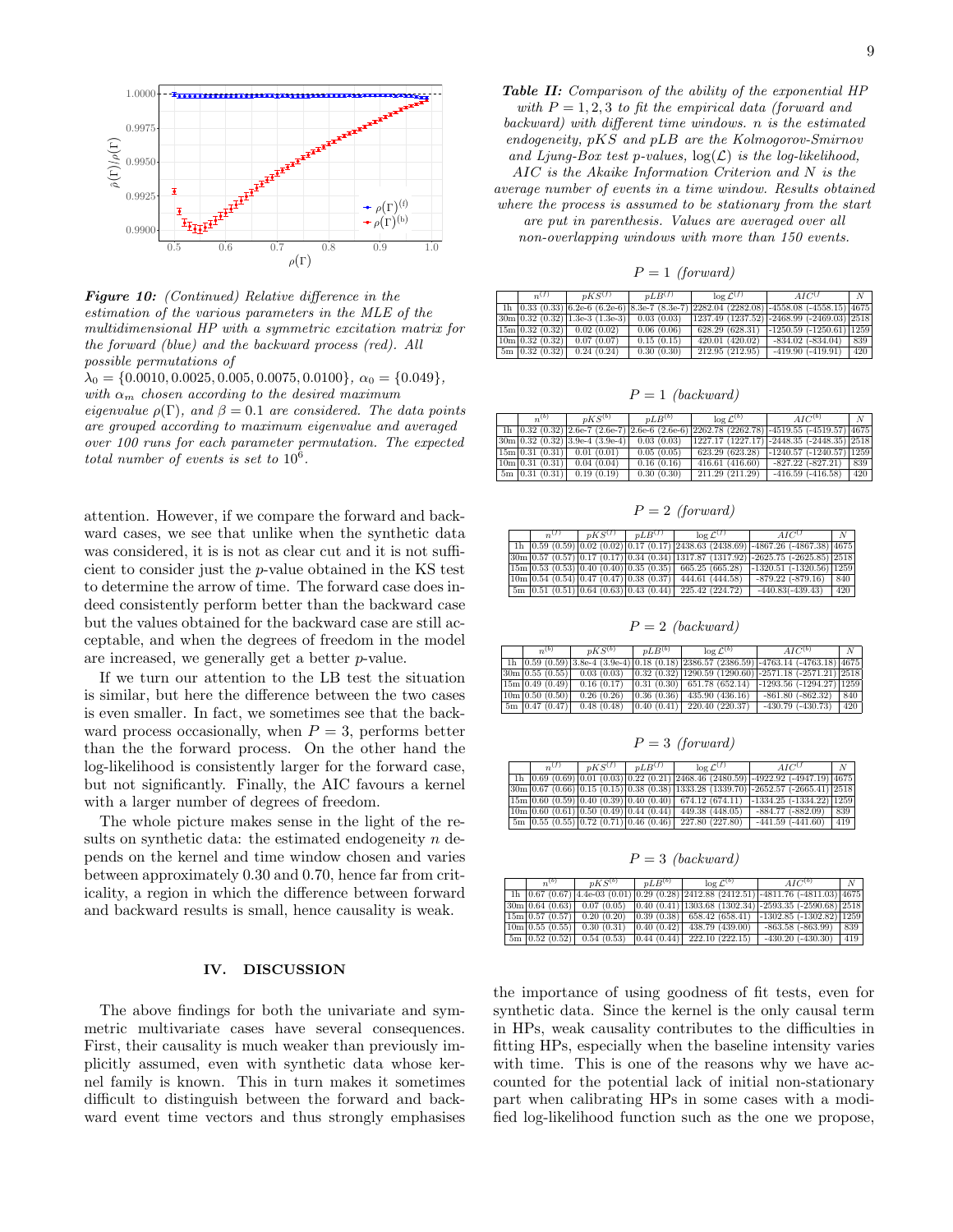a point which has received little attention to our knowledge.

A practical consequence of this work is that fitting weakly causal HPs to real data rests on even shallower ground because of data imperfection, for two main reasons. First, data cannot be assumed to be perfect; for example the time resolution of the data may be coarse enough to allow several events to take place during the same data time and the event times may be affected by non-negligible noise, as it happens sometimes in financial tick-by-tick data. These two time-related problems further weaken the causality of HPs. Second, the shape of the kernel is a priori unknown.

This raises an important issue: simple kernels with very few degrees of freedom are seldom satisfactory, thus more complex models with more degrees of freedom are introduced until satisfactory results are achieved. The same is true for the backward arrow of time, and reassuringly, the results are often worse, but not systematically and certainly not in a manner as convincing as when one knows the kernel shape. In other words, the larger the number of degrees of freedom of a kernel, the more successful the fits, but at the cost of weakening the difference between forward and backward arrows of time because more degrees of freedom also allow a more precise fit of the backward event times vector. At all rates, our results suggest an additional test for HPs: one should reject the hypothesis that HPs describe the data if the forward event time vector leads to worse goodness of fit tests than the backward event time vector. Indeed, in such cases, it makes little sense to trust the causality that HPs introduce.

- <span id="page-9-12"></span>[1] Emmanuel Bacry, Khalil Dayri, and Jean-François Muzy. Non-parametric kernel estimation for symmetric hawkes processes. application to high frequency financial data. The European Physical Journal B-Condensed Matter and Complex Systems, 85(5):1–12, 2012.
- <span id="page-9-19"></span>[2] Richard H Byrd, Peihuang Lu, Jorge Nocedal, and Ciyou Zhu. A limited memory algorithm for bound constrained optimization. SIAM Journal on Scientific Computing, 16(5):1190–1208, 1995.
- <span id="page-9-8"></span>[3] Angelos Dassios and Hongbiao Zhao. A generalized contagion process with an application to credit risk. International Journal of Theoretical and Applied Finance, 20(01):1750003, 2017.
- <span id="page-9-16"></span>[4] Vladimir Filimonov and Didier Sornette. Quantifying reflexivity in financial markets: Toward a prediction of flash crashes. Physical Review E, 85(5):056108, 2012.
- <span id="page-9-0"></span>[5] JK Gardner and Leon Knopoff. Is the sequence of earthquakes in southern california, with aftershocks removed, poissonian? Bulletin of the Seismological Society of America, 64(5):1363–1367, 1974.
- <span id="page-9-11"></span>[6] Matthias Kirchner. An estimation procedure for the hawkes process. Quantitative Finance, 17(4):571-595, 2017.
- <span id="page-9-9"></span>[7] Mehdi Lallouache and Damien Challet. The limits of statistical significance of hawkes processes fitted to financial data. Quantitative Finance, 16(1):1–11, 2016.
- <span id="page-9-5"></span>[8] Michael London, Arnd Roth, Lisa Beeren, Michael Häusser, and Peter E Latham. Sensitivity to perturbations in vivo implies high noise and suggests rate coding in cortex. Nature, 466(7302):123, 2010.
- <span id="page-9-1"></span>[9] David Marsan and Olivier Lengline. Extending earthquakes reach through cascading. Science, 319(5866):1076–1079, 2008.
- <span id="page-9-4"></span>[10] George O Mohler, Martin B Short, P Jeffrey Brantingham, Frederic Paik Schoenberg, and George E Tita. Selfexciting point process modeling of crime. Journal of the American Statistical Association, 106(493):100–108, 2011.
- <span id="page-9-18"></span>[11] John A Nelder and Roger Mead. A simplex method for function minimization. The computer journal, 7(4):308– 313, 1965.
- <span id="page-9-13"></span>[12] Yosihiko Ogata. On lewis' simulation method for point

processes. IEEE Transactions on Information Theory, 27(1):23–31, 1981.

- <span id="page-9-2"></span>[13] Yosihiko Ogata. Statistical models for earthquake occurrences and residual analysis for point processes. Journal of the American Statistical association, 83(401):9–27, 1988.
- <span id="page-9-10"></span>[14] Takahiro Omi, Yoshito Hirata, and Kazuyuki Aihara. Hawkes process model with a time-dependent background rate and its application to high-frequency financial data. to appear in Phys. Rev. E, 2017.
- <span id="page-9-20"></span>[15] F Papangelou. Integrability of expected increments of point processes and a related random change of scale. Transactions of the American Mathematical Society, 165:483–506, 1972.
- <span id="page-9-6"></span>[16] Jonathan W Pillow, Jonathon Shlens, Liam Paninski, Alexander Sher, Alan M Litke, EJ Chichilnisky, and Eero P Simoncelli. Spatio-temporal correlations and visual signalling in a complete neuronal population. Nature, 454(7207):995, 2008.
- <span id="page-9-17"></span>[17] François Roueff, Rainer Von Sachs, and Laure Sansonnet. Locally stationary hawkes processes. Stochastic Processes and their Applications, 126(6):1710–1743, 2016.
- <span id="page-9-15"></span>[18] George Soros. The alchemy of finance. John Wiley & Sons, 2003.
- <span id="page-9-7"></span>[19] Wilson Truccolo, Uri T Eden, Matthew R Fellows, John P Donoghue, and Emery N Brown. A point process framework for relating neural spiking activity to spiking history, neural ensemble, and extrinsic covariate effects. Journal of neurophysiology, 93(2):1074–1089, 2005.
- <span id="page-9-3"></span>[20] Jiancang Zhuang, Yosihiko Ogata, and David Vere-Jones. Stochastic declustering of space-time earthquake occurrences. Journal of the American Statistical Association, 97(458):369–380, 2002.

# <span id="page-9-14"></span>Appendix A: Univariate Hawkes processes with power-law kernels

A power-law kernel for the univariate HP may be defined as

$$
K(t) = u(t+v)^{w}.
$$
 (A1)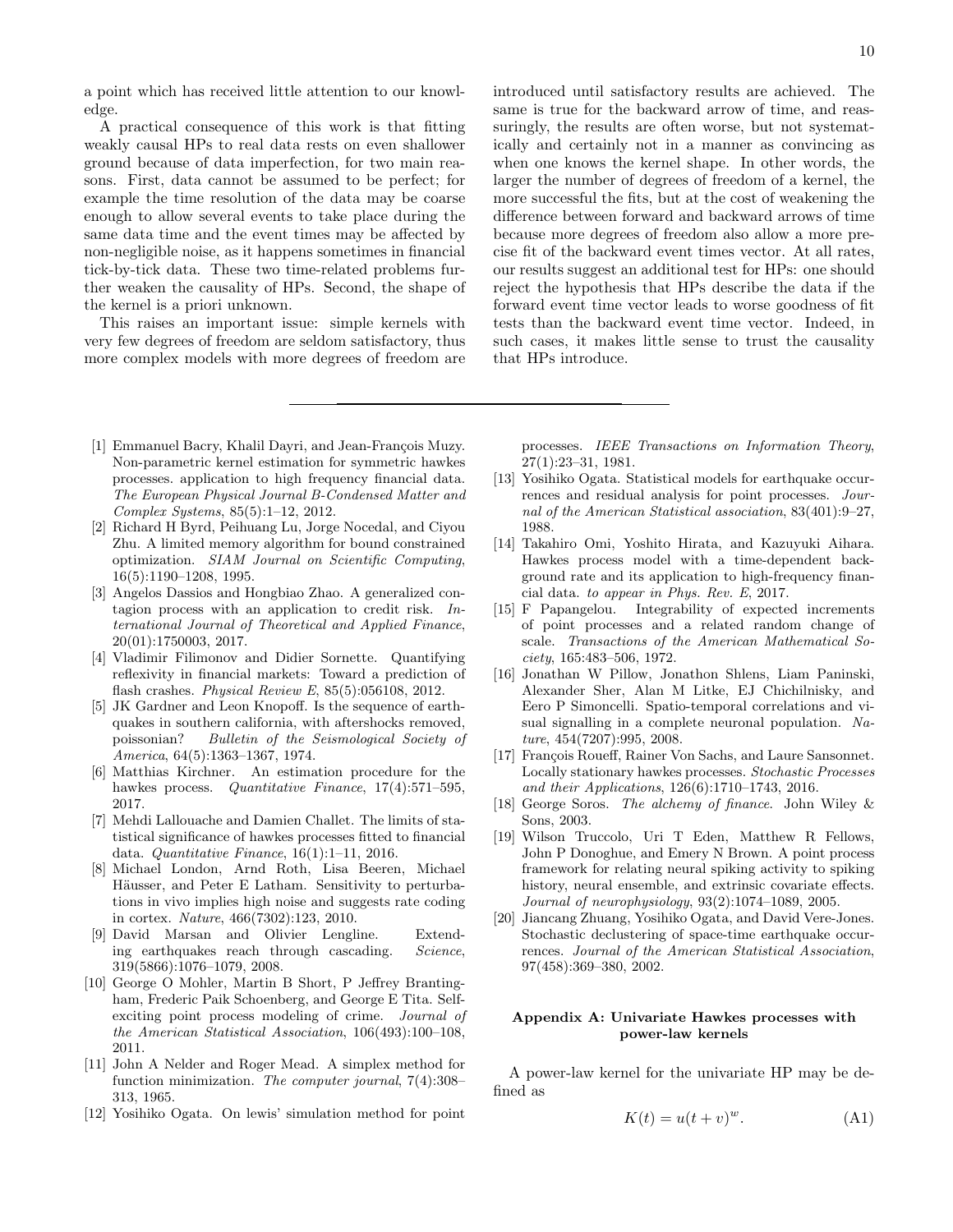<span id="page-10-2"></span>

Figure 11: Relative difference of the log-likelihood with regards to T (the time horizon of the simulations) between forward and backward time arrows for a HP with a power-law kernel. The selection of parameters is limited to  $\lambda_0 = 0.05$ ,  $u = 0.06$ ,  $w = -2.5$  and with a varying v chosen according to the desired endogeneity n. The data points are grouped according to their endogeneity and averaged over 100 runs. The expected number of events is set to  $10^5$ .

The endogeneity thus equals

$$
n = -\frac{u}{w+1}v^{w+1}
$$
 (A2)

and the log-likelihood is given by

$$
\ln \mathcal{L}\left(\{t_i\}_{i=1,...,n}\right) = -\lambda_0 T
$$

$$
-\sum_{i=1}^n \frac{u}{w+1} \left( (T - t_i + v)^{w+1} - v^{w+1} \right)
$$

$$
+\sum_{i=1}^n \ln \left[ \lambda_0 + \sum_{k=1}^{i-1} u(t_i - t_k + v)^w \right].
$$
 (A3)

If the initial non-stationary part of the process is removed, the mathematical expression above must be modified;

$$
\ln \mathcal{L}\left(\{t_i\}_{i=1,...,n}\right) = -\lambda_0 T
$$

$$
-\frac{v}{w+1} \left(\frac{\lambda_0}{1 + \frac{u}{w+1}v^{w+1}} - \lambda_0\right) \left((\frac{T}{v} + 1)^{w+1} - 1\right)
$$

$$
-\sum_{i=1}^n \frac{u}{w+1} \left((T - t_i + v)^{w+1} - v^{w+1}\right)
$$

$$
+\sum_{i=1}^n \ln \left[\lambda_0 + \left(\frac{\lambda_0}{1 + \frac{u}{w+1}v^{w+1}} - \lambda_0\right) \left(\frac{t_i}{v} + 1\right)^w + \sum_{k=1}^{i-1} u(t_i - t_k + v)^w\right].
$$
(A4)

Figure [11](#page-10-2) displays the relative difference of the loglikelihood as a function of the endogeneity.

# <span id="page-10-1"></span>Appendix B: Log-likelihood of the univariate HP with a sum of exponentials

If the HP kernel consists of a sum of  $P$  exponentials, i.e.,

$$
K(t) = \sum_{j=1}^{P} \alpha_j e^{-\beta_j t},
$$
 (B1)

then the associated log-likelihood is given by

$$
\ln \mathcal{L}\left(\left\{t_i\right\}_{i=1,\dots,n}\right) = -\lambda_0 T - \sum_{i=1}^n \sum_{j=1}^P \frac{\alpha_j}{\beta_j} \left(1 - e^{\beta_j (T - t_i)}\right)
$$

$$
+ \sum_{i=1}^n \ln \left[ \lambda_0 + \sum_{k=1}^{i-1} \sum_{j=1}^P \alpha_j e^{-\beta_j (t_i - t_k)} \right].
$$
  
(B2)

Consequently, the modified log-likelihood, where it is assumed that there is no initial non-stationary part, is given by

$$
\ln \mathcal{L}\left(\left\{t_i\right\}_{i=1,...,n}\right) = -\lambda_0 T + \frac{\left(\frac{\lambda_0}{1-n} - \lambda_0\right)}{\sum\limits_{j=1}^{P} \alpha_j} \left(\sum\limits_{j=1}^P \frac{\alpha_j}{\beta_j} \left(e^{-\beta_j T} - 1\right)\right) - \sum\limits_{i=1}^n \sum\limits_{j=1}^{P=2} \frac{\alpha_j}{\beta_j} \left(1 - e^{\beta_j (T - t_i)}\right) + \sum\limits_{i=1}^n \ln \left[\lambda_0 + \left(\frac{\lambda_0}{1-n} - \lambda_0\right) \left(\frac{\sum\limits_{j=1}^P \alpha_j e^{-\beta_j t_i}}{\sum\limits_{j=1}^P \alpha_j}\right) + \sum\limits_{k=1}^{i-1} \sum\limits_{j=1}^{P=2} \alpha_j e^{-\beta_j (t_i - t_k)}\right].
$$
\n(B3)

# <span id="page-10-0"></span>Appendix C: Asymmetric multivariate case

The mutual influence in the asymmetric case is defined as

$$
\boldsymbol{\alpha} = \left(\begin{array}{cc} \alpha_0 & \alpha_m^1 \\ \alpha_m^2 & \alpha_0 \end{array}\right),
$$

where  $\alpha_m^1 \neq \alpha_m^2$  (specifically  $\alpha_m^1 < \alpha_m^2$  by convention here). The largest eigenvalue is now given by

$$
\rho(\Gamma) = \frac{\alpha_0 + \sqrt{\alpha_m^1 \alpha_m^2}}{\beta}.
$$
\n(C1)

In the asymmetric case, we see that the parameter estimates of the backward arrow of time are very significantly different from those of the forward arrow of time.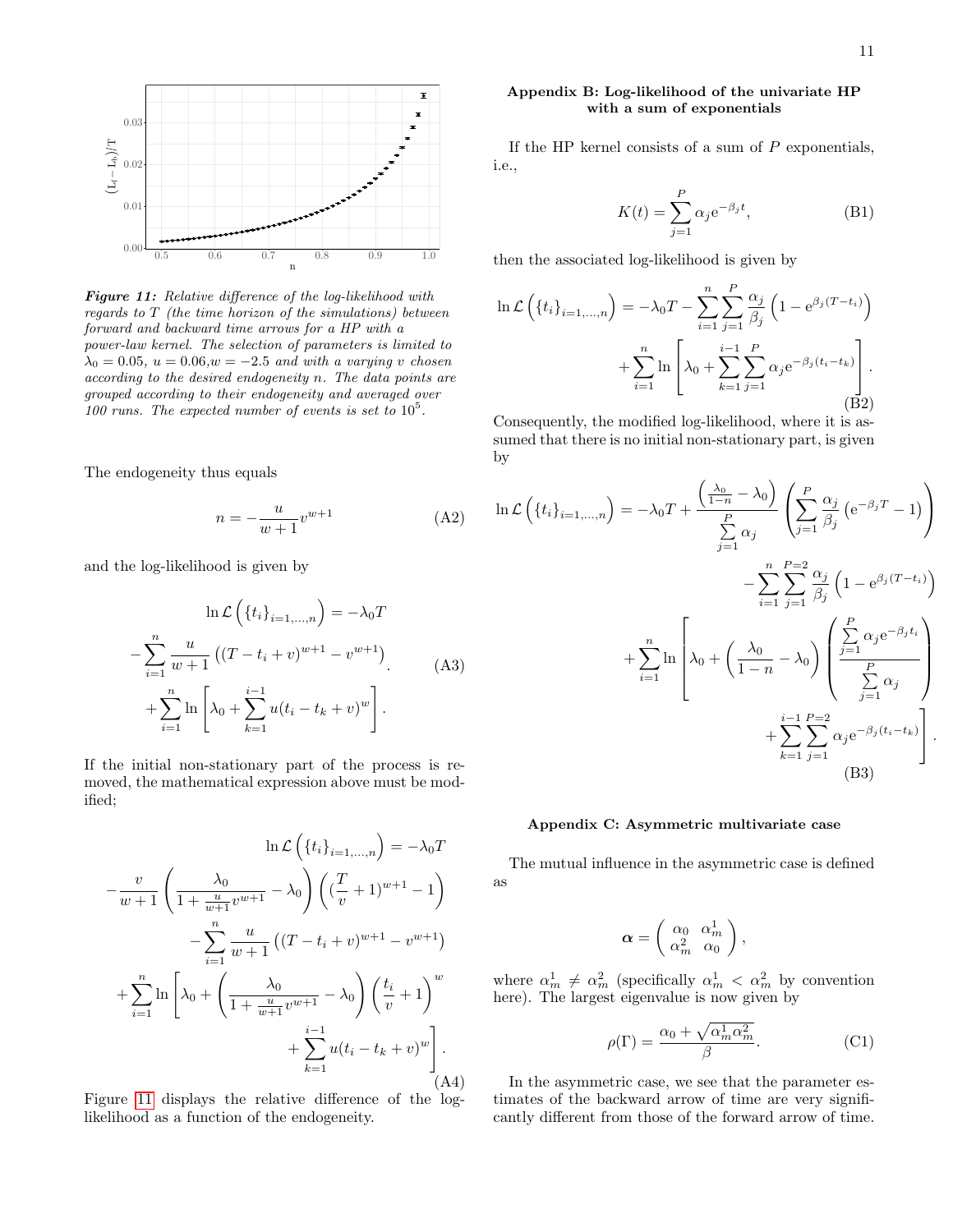

Figure 12: Relative difference of the log-likelihood between forward and backward time arrows (top) and difference of the log-likelihood between forward and backward time arrows with regards to T (bottom) for a multidimensional HP with an asymmetric excitation kernel. All possible permutations  $of \lambda_0 = \{0.0010, 0.0025, 0.0050, 0.0075, 0.100\},\$  $\alpha_m^1 = \{0.049\}$ , with  $\alpha_m^2$  chosen according to the desired maximum eigenvalue  $\rho(\Gamma)$  and  $\alpha_m^1 < \alpha_m^2$ , and  $\beta = 0.1$  are considered. The data points are grouped according to maximum eigenvalue and averaged over 100 runs for each parameter permutation. The expected total number of events is set to  $10^6$ .

Even more, in about 75% cases the backward-arrow fits produce almost nonsensical results or simply do not converge. When these runs are removed, there is a bias towards keeping the runs which are significantly longer than the desired number of events, which might help explain the misestimation of certain parameters.

![](_page_11_Figure_4.jpeg)

Figure 13: Relative difference in the estimation of the various parameters in the MLE of the multidimensional HP with an asymmetric excitation matrix for the forward (blue) and the backward process (red). All possible permutations of  $\lambda_0 = \{0.0010, 0.0025, 0.0050, 0.0075, 0.100\}, \ \alpha_m^1 = \{0.049\},\$ with  $\alpha_m^2$  chosen according to the desired maximum eigenvalue  $\rho(\Gamma)$  and  $\alpha_m^1 < \alpha_m^2$ , and  $\beta = 0.1$  are considered. The data points are grouped according to maximum eigenvalue and averaged over 100 runs for each parameter permutation. The expected total number of events is set to  $10^6$ .